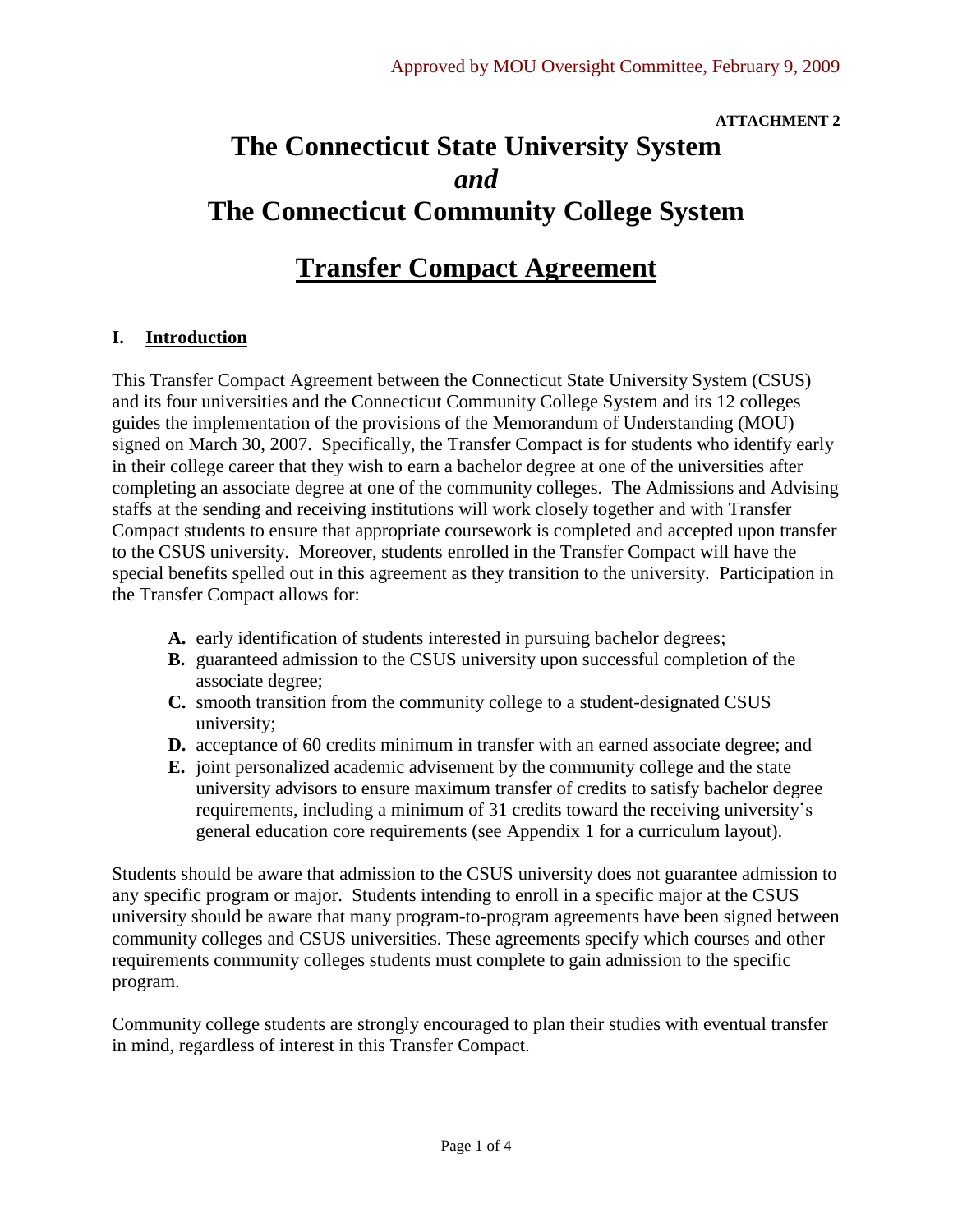## **II. Transfer Compact Guidelines**

- **A.** To apply for admission to the Transfer Compact prior to earning fifteen (15) transferrable college-level credits at the Connecticut Community College, students must submit a Transfer Compact application and the required CSUS university application fee. Completed Transfer Compact applications and application fees must be submitted directly to the Transfer Compact liaison at the community college.
- **B.** Transfer Compact students must complete the associate degree with a minimum 2.0 GPA.
- **C.** Transfer Compact students complying with the terms of this agreement are guaranteed enrollment as matriculated students in the receiving CSUS university upon completion of the associate degree.
- **D.** Transfer Compact students will receive a minimum of 60 credits in transfer and will have junior-level standing at the CSUS university.
- **E.** A minimum of 31 credits will transfer and apply toward the receiving university's general education core requirements in accordance with the number of credits by disciplinary area stipulated in the MOU (see Appendix 1 for curriculum layout).
- **F.** Transfer Compact students will matriculate under, and adhere to, the requirements of the receiving CSUS university's catalog policies and conditions in effect when they signed the Transfer Compact.
- **G.** For the purposes of course registration upon entering the CSUS university, students successfully completing the Transfer Compact program will adhere to the same conditions, and enjoy the same prerogatives for registration, as students who entered as freshmen, have been continuously enrolled and have earned junior-standing at the CSUS university.
- **H.** Students will have access to the CSUS university library other additional services while enrolled in the Transfer Compact.

After choosing to participate in the Transfer Compact while at the community college, students will receive joint admission to the CSUS university. The joint admission stipulates that participants will complete an associate degree at the community college within five calendar years of submission of the Transfer Compact application and will matriculate at such receiving CSUS university within two years of completing the associate degree.

Students should be aware that completing the requirements for graduation from the CSUS university does not guarantee completion of the requirements for professional licensure. Students should periodically check with their advisor about possible changes in licensure requirements since they signed the Transfer Compact.

Students participating in the Transfer Compact who wish to be considered for admission to the CSUS university *prior* to earning an associate degree at a participating community college must meet the CSUS university's requirements for admission.

Students completing an associate degree who are *not* participating in the Transfer Compact will continue to have guaranteed admission privileges in accordance with previous agreements. Such students are not guaranteed other benefits as spelled out in this Transfer Compact.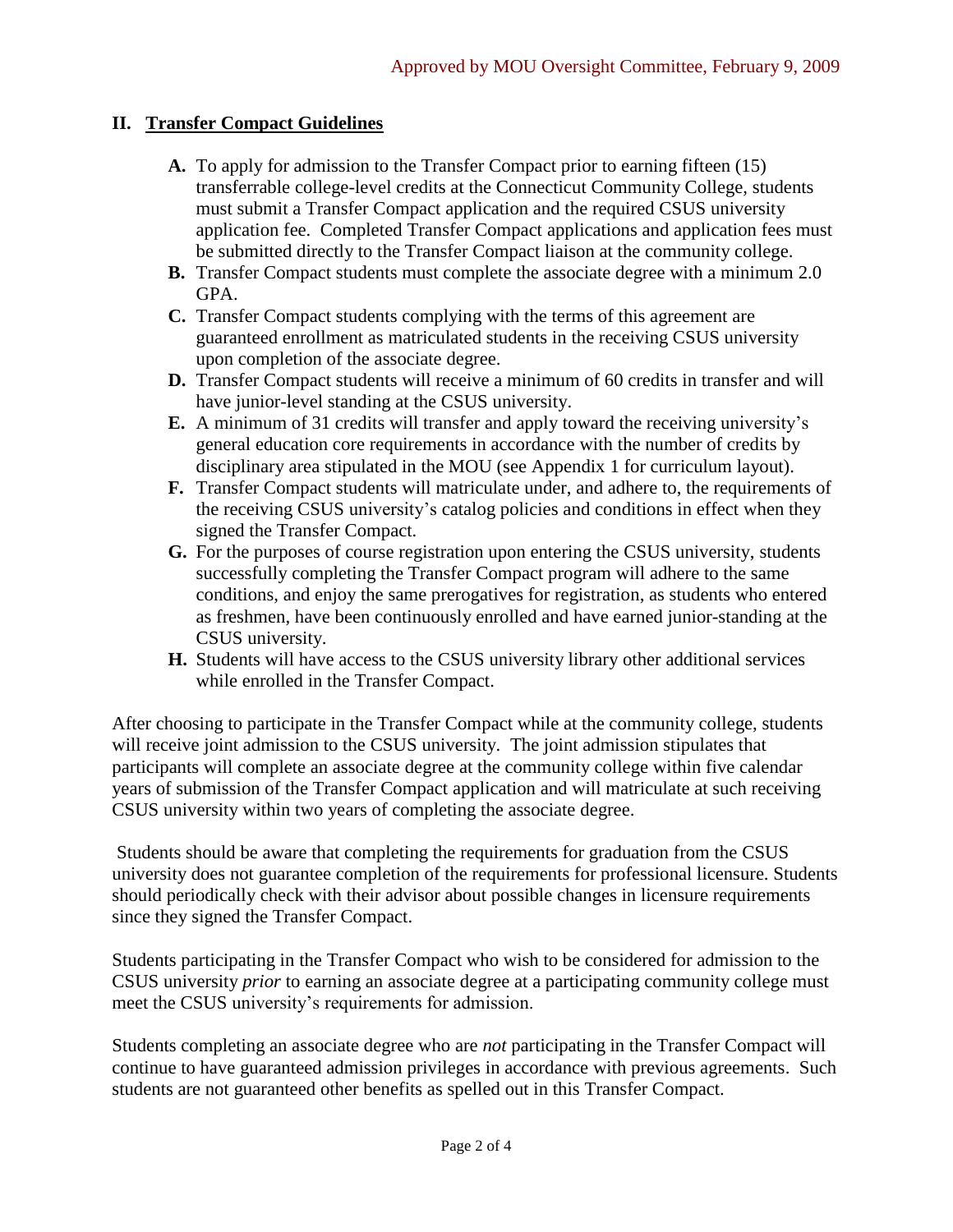#### **III. Institutional Commitments**

#### **A. The Responsibilities of Each of the 12 Community Colleges are to:**

- **1.** identify a contact person/coordinator for the Transfer Compact;
- **2.** publicize the Transfer Compact;
- **3.** identify the appropriate office that will collect and forward Transfer Compact applications and required documents to the CSUS university;
- **4.** identify and track prospective students interested in enrolling in the Transfer Compact and share the information with the CSUS university; and
- **5.** designate personnel to work with staff at the CSUS universities to implement an effective communication plan to Transfer Compact students.

### **B. The Responsibilities of Each of the Four CSUS Universities are to:**

- **1.** designate the Admissions Officer or Transfer and Articulation Officer that will serve as the point of contact for students interested in, and admitted to, the Transfer Compact;
- **2.** designate the Advising Services/Transfer Coordinator and other personnel as appropriate to be the point of contact for advisement of students actively enrolled in the Transfer Compact;
- **3.** ensure that the CSUS university advisement staff conducts planned advising site visits to meet with Transfer Compact students at the community colleges; and
- **4.** coordinate information sessions for Transfer Compact students.

#### **C. The Joint Responsibilities of the Community Colleges and the CSUS Universities are to:**

- **1.** conduct forums/workshops for counselors, Admissions representatives, department chairs and other identified staff from both institutions to discuss expectations, review program requirements, develop promotional materials, and discuss curriculum and course equivalencies:
- **2.** make available system to system informational/marketing materials for the Transfer Compact;
- **3.** make available a common application form for admission of students to the Transfer Compact; and
- **4.** inform transfer Compact students of the Transfer Compact appeal process they may utilize (see Appendix 2).

The Connecticut State University System and the Connecticut Community College System agree that in the performance of this Transfer Compact they will not discriminate nor permit discrimination against any person or groups of persons on the basis of race, color, marital status, religion, political beliefs, sexual orientation, national origin, disability, criminal record, sex, ancestry or age in any manner prohibited by federal or state law and regulations, and further, that they will make their programs available to qualified disabled persons consistent with Section 504 of the Federal Rehabilitation Act of 1973 and the regulations issued pursuant thereto.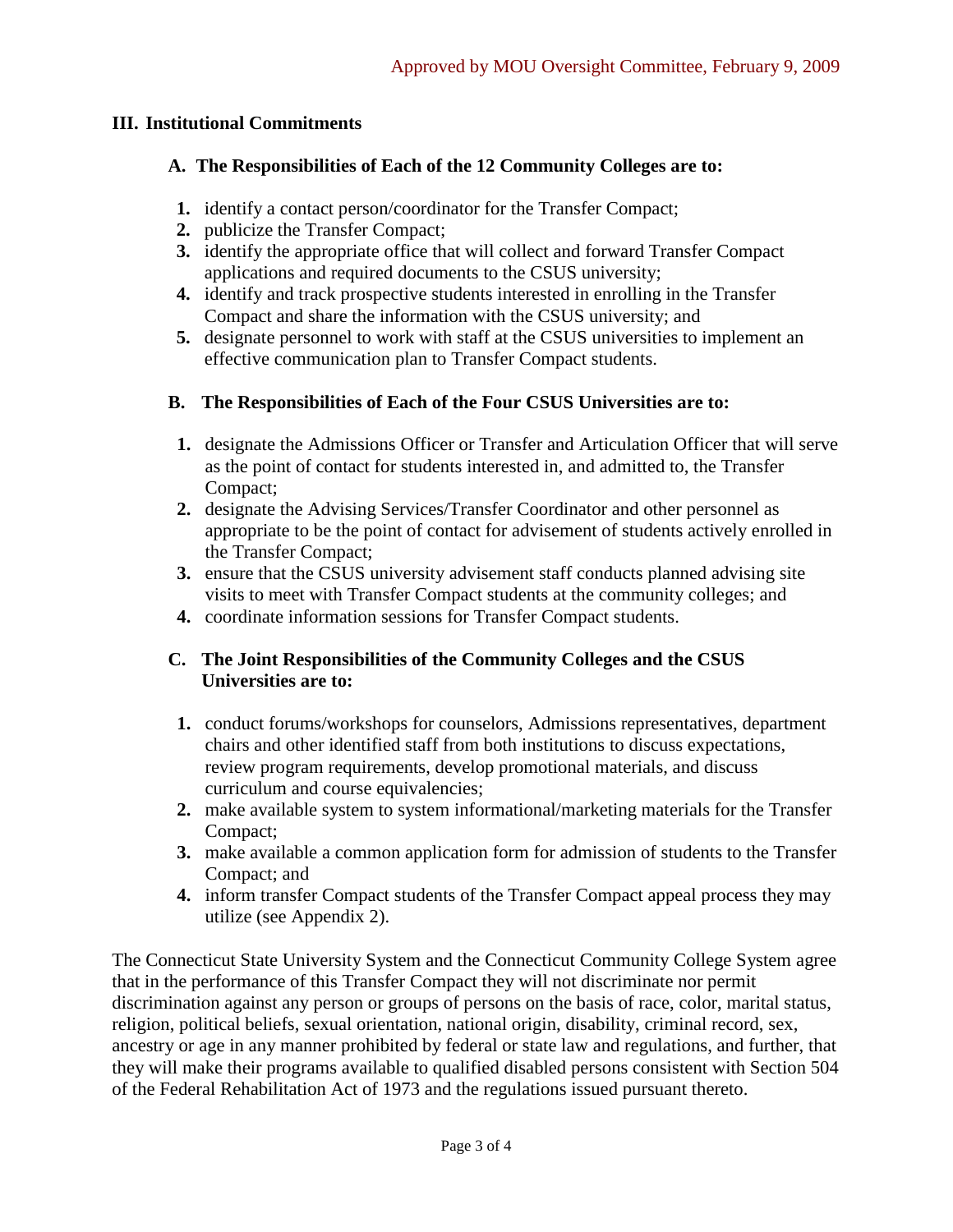### **IV. Implementation and Terms of Agreement**

- **1.** When in conflict, this Transfer Compact Agreement takes precedence over previous system to system agreements.
- **2.** Provisions in existing program-to-program articulation agreements will be maintained and the present Transfer Compact will support their further implementation.
- **3.** This agreement will take effect in the Fall 2009 semester.
- **4.** This agreement may be amended as needed by mutual agreement between the Chancellors of the CSUS and the Community College System.
- **5.** The Oversight Committee appointed by the two Chancellors, in accordance with the MOU, will provide implementation oversight, put forward recommendations for any modifications to this Transfer Compact and/or the Memorandum of Understanding as needed, and ensure the coordination of reporting efforts on the implementation of this agreement.
- **6.** A Glossary of Transfer Terms for the purposes of implementing this Transfer Compact is provided in Appendix 3.

# **Approved By: The Chancellors and all University and Community College Presidents**